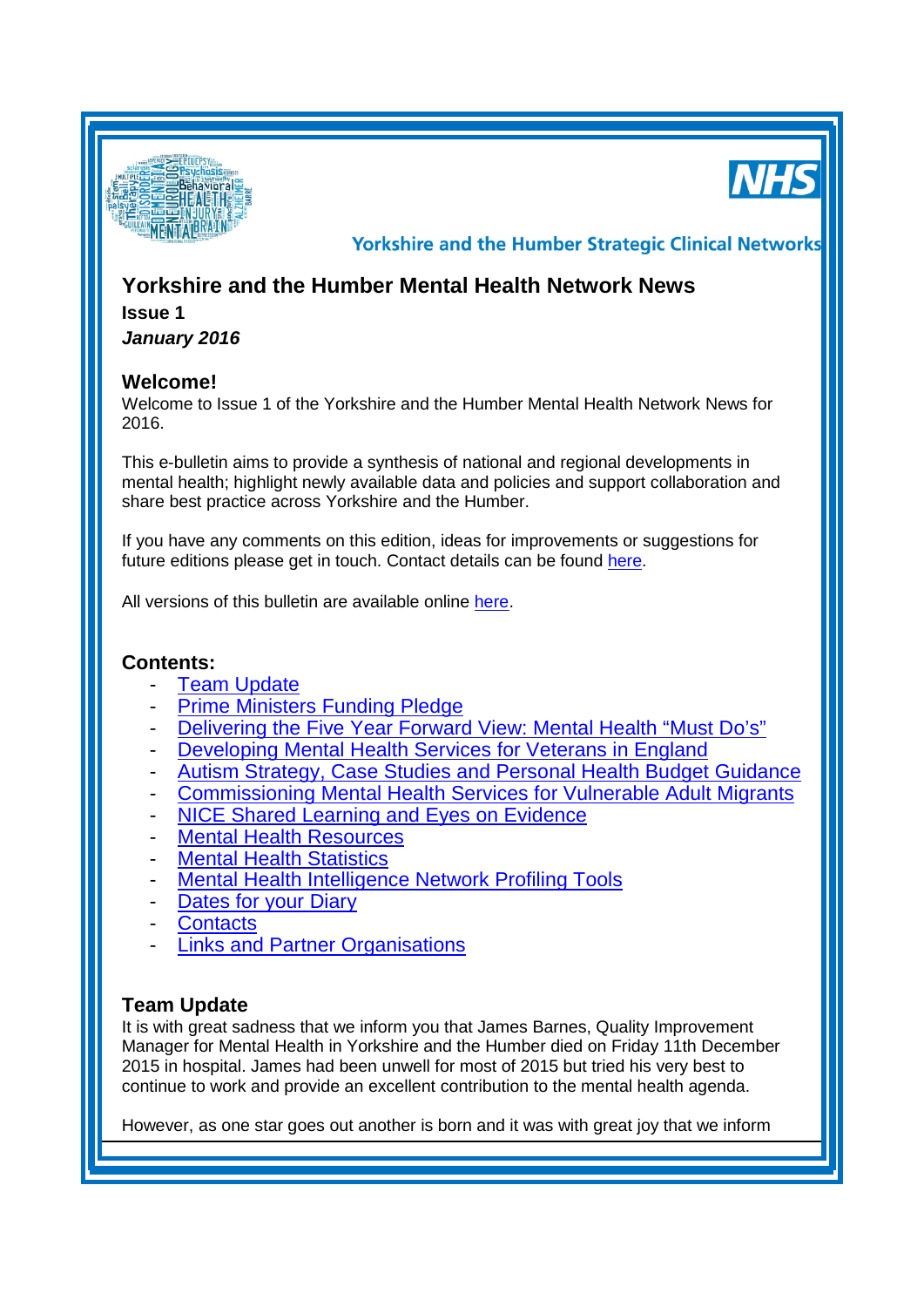you that Charlotte Whale, Quality Improvement Lead for Mental Health in Yorkshire and the Humber, gave birth on 24 January to a baby boy, Edward (Teddy) Charley Whale weighing 9lb 10oz.

With James' passing and Charlotte's maternity leave in full flow we would like to take this opportunity to introduce the new members of the Mental Health Team in Yorkshire and the Humber: Rebecca Campbell, Quality Improvement Manager and Sarah Boul, Quality Improvement Lead. Rebecca and Sarah have extensive service and quality improvement backgrounds and look forward to working with colleagues and service users to drive the mental health agenda.

Contact details for Rebecca Campbell and Sarah Boul can be found [here.](#page-4-0)

#### <span id="page-1-0"></span>**Prime Ministers Funding Pledge**

In early January the Prime Minister announced a [pledge to increase investment in](https://www.gov.uk/government/news/prime-minister-pledges-a-revolution-in-mental-health-treatment)  [enhanced mental health services](https://www.gov.uk/government/news/prime-minister-pledges-a-revolution-in-mental-health-treatment) across the country. The plans include: £290 million of new investment over the next 5 years for perinatal mental health; £247 million investment for liaison mental health services in emergency departments; over £400 million to enable 24/7 community based treatments; and expanded services to help teenagers with eating disorders.

To read the announcement in full please click [here.](https://www.gov.uk/government/news/prime-minister-pledges-a-revolution-in-mental-health-treatment)

#### <span id="page-1-1"></span>**Delivering the Five Year Forward View: Mental Health "Must Do's"**

In December NHS England released Delivering the Forward View: NHS Planning Guidance 2016/17-2020/21, which outlines nine "must do's" for each local area in England. Mental Health services feature as 2 of the "must do's" with emphasis on achieving and maintaining the two new mental health access standards:

- 1. more than 50 percent of people experiencing a first episode of psychosis will commence treatment with a NICE approved care package within two weeks of referral
- 2. 75 percent of people with common mental health conditions referred to the Improved Access to Psychological Therapies (IAPT) programme will be treated within six weeks of referral, with 95 percent treated within 18 weeks.

To read the planning guidance in full please click [here.](https://www.england.nhs.uk/wp-content/uploads/2015/12/planning-guid-16-17-20-21.pdf)

## <span id="page-1-2"></span>**Developing Mental Health Services for Veterans in England**

NHS England has recently launched a survey asking patients to share their views and experiences of mental health services for veterans to help improve future care across England.

Patients can access the survey in a number of ways and all responses will be kept in the strictest confidence. The survey can be completed by:

- An online survey at: [https://www.engage.england.nhs.uk/survey/veterans-mental](https://www.engage.england.nhs.uk/survey/veterans-mental-health-services)[health-services](https://www.engage.england.nhs.uk/survey/veterans-mental-health-services)
- Via email to: [feedback@nelcsu.nhs.uk](mailto:feedback@nelcsu.nhs.uk)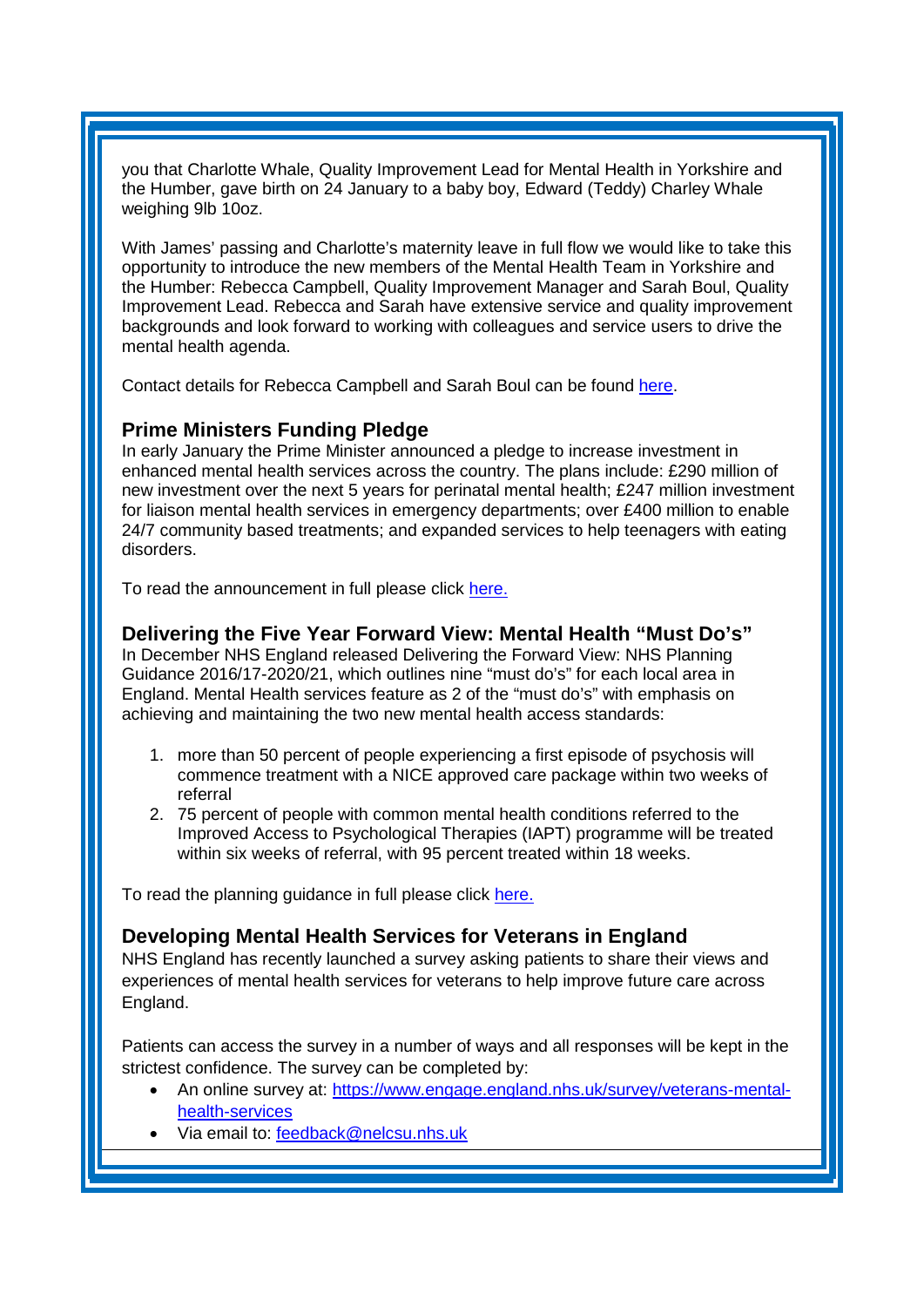• By telephoning: 020 3688 1615

The survey closes at 5pm on 31<sup>st</sup> March 2016 and we would encourage veterans to share their experiences of existing mental health services to understand the reasons why some people have not sought or received support and treatment.

## <span id="page-2-0"></span>**Autism Strategy, Case Studies and Personal Health Budget Guidance**

In recent week two separate publications on autism and learning disabilities have been published. The first document has been published by the Department of Health, in conjunction with six other government departments, and is a progress report on the Think Autism Strategy. The document can be accessed here: [Progress Report on Think Autism:](https://www.gov.uk/government/publications/progress-report-on-strategy-for-adults-with-autism)  [the updated strategy for adults with autism in England.](https://www.gov.uk/government/publications/progress-report-on-strategy-for-adults-with-autism)

The second document has been published by the Local Government Association and contains case studies illustrating positive work being undertaken in local council areas to support people with autism. The document can be accessed here: [Think Autism:](http://www.local.gov.uk/web/guest/publications/-/journal_content/56/10180/7643400/PUBLICATION)  [examples of how local councils support people with autistic spectrum conditions to live](http://www.local.gov.uk/web/guest/publications/-/journal_content/56/10180/7643400/PUBLICATION)  [fulfilling lives within their local communities.](http://www.local.gov.uk/web/guest/publications/-/journal_content/56/10180/7643400/PUBLICATION)

## <span id="page-2-1"></span>**Commissioning Mental Health Services for Vulnerable Adult Migrants**

NHS England, in conjunction with Mind, has developed commissioning guidance for provision of mental health services for vulnerable adult migrants, including refugees and those seeking asylum. The guidance is based around NHS policy and legislative framework and supports commissioners to deliver the right care for this population.

To read the guidance in full please click [here.](http://www.mind.org.uk/media/3168649/vulnerable-migrants_2015_mindweb.pdf)

## <span id="page-2-2"></span>**NICE Shared Learning and Eyes on Evidence**

NICE has recently added two new case studies to its database. Please click on the links below to access the case studies in full:

- [Improving Perinatal Mental Health Practice across Services though training,](http://www.nice.org.uk/sharedlearning/improving-perinatal-mental-health-practice-across-services-though-training-pathways-resources-consultation-champions-and-passion-%E2%80%93-but-without-extra-money)  [pathways, resources, consultation, champions and passion –](http://www.nice.org.uk/sharedlearning/improving-perinatal-mental-health-practice-across-services-though-training-pathways-resources-consultation-champions-and-passion-%E2%80%93-but-without-extra-money) but without extra [money](http://www.nice.org.uk/sharedlearning/improving-perinatal-mental-health-practice-across-services-though-training-pathways-resources-consultation-champions-and-passion-%E2%80%93-but-without-extra-money) - developed by Bradford District Care Foundation Trust
- [Improving the mental and social wellbeing of the elderly in residential care: a case](http://www.nice.org.uk/sharedlearning/advert-posted-online-in-search-for-musicians-willing-to-volunteer-to-play-with-talented-pianist-at-mellifont-abbey-residential-home)  [study from Mellifont Abbey Residential Care Home](http://www.nice.org.uk/sharedlearning/advert-posted-online-in-search-for-musicians-willing-to-volunteer-to-play-with-talented-pianist-at-mellifont-abbey-residential-home) - this case study relates to NICE Quality Standard 50: Mental wellbeing of older people in care homes.

Additionally, NICE have released an Eyes on Evidence update (January 2016) on **Long-Term Mental Health Effects of Bullying During Adolescence**. Please click [here](http://us8.campaign-archive2.com/?u=7864f766b10b8edd18f19aa56&id=f1b6458b1a#Bullying) to read the evidence update in full.

#### <span id="page-2-3"></span>**Mental Health Resources**

The [Mental Health Foundation](https://www.mentalhealth.org.uk/) has recently published a number of resources, which cover differing aspects of mental health. Please check out and share these useful resources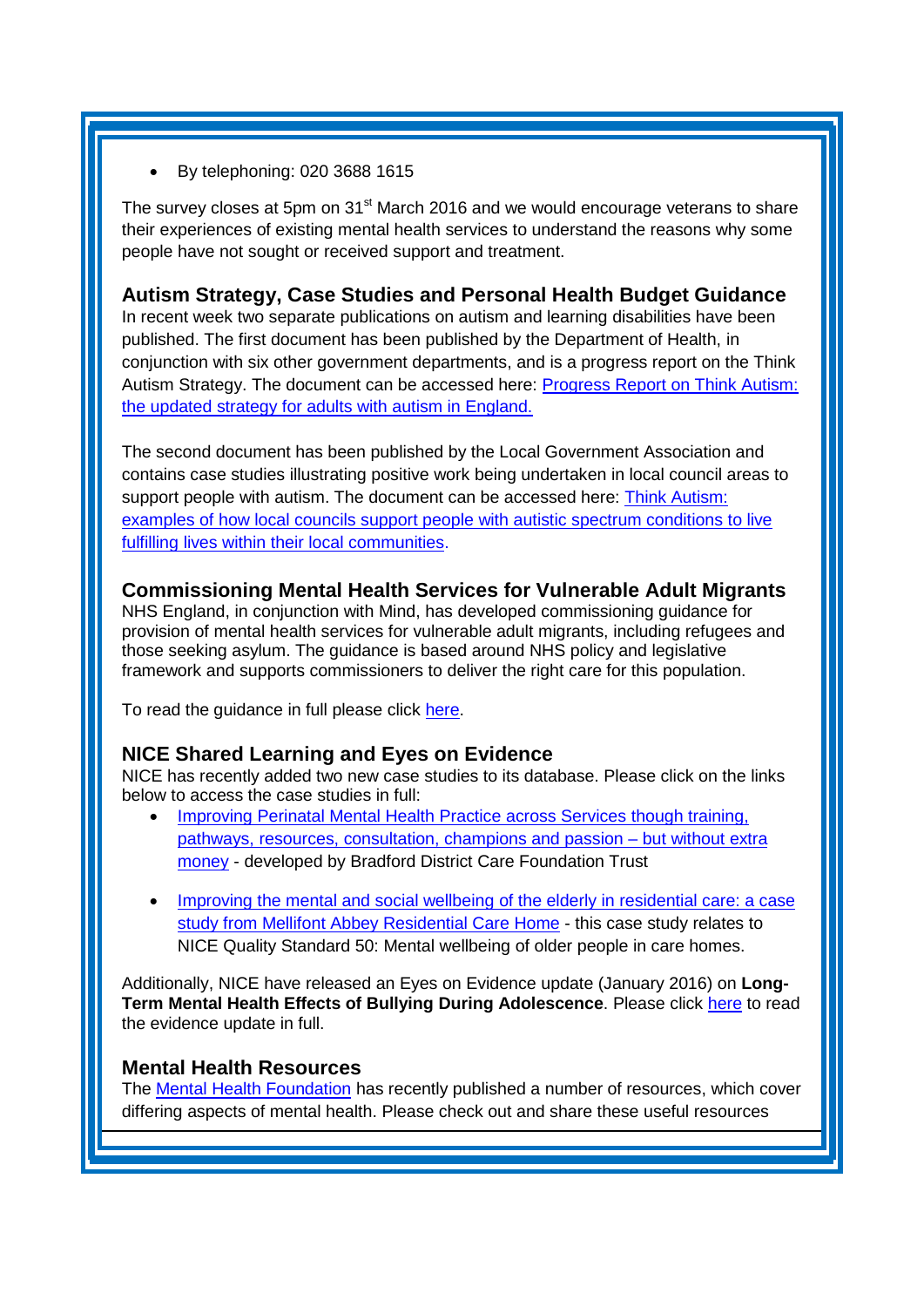using the links below:

- [How to look after your mental health:](http://www.mentalhealth.org.uk/publications/how-to-mental-health) 10 practical ways to look after mental health
- [How to look after mental health using exercise:](http://www.mentalhealth.org.uk/publications/how-to-using-exercise) Practical guide to promote exercise to improve mental health
- [How to overcome fear and anxiety:](http://www.mentalhealth.org.uk/publications/overcome-fear-anxiety) pointers on how fear and anxiety can be overcome
- [How to sleep better:](http://www.mentalhealth.org.uk/publications/how-sleep-better) How sleep is important in maintaining good mental health
- [How to look after mental health in later life:](http://www.mentalhealth.org.uk/publications/how-to-in-later-life) support for people in their 60s who are approaching retirement or just recently retired
- [How to look after mental health using mindfulness:](http://www.mentalhealth.org.uk/publications/how-look-after-your-mental-health-using-mindfulness) techniques and methods to help people cope with thoughts and feelings which can undermine mental health

Additionally, [The Institute of Mental Health](http://www.institutemh.org.uk/) has also recently published a new film 'Peer Support: A Shared Journey'. The video has been co-produced in collaboration with Self-Help and celebrates peer support and the differing benefits it offers to peers, trainers, organisations and communities.

To watch this excellent video please click [here.](http://www.institutemh.org.uk/)

#### <span id="page-3-0"></span>**Mental Health Statistics**

The following statistics have recently been released please click on the links to review further:

- [Improving Access to Psychological Therapies Report](http://www.hscic.gov.uk/catalogue/PUB19815) October Final, November Primary 2015 and Quarter 2 2015/16
- [Mental Health and Learning Disabilities Statistics](http://www.hscic.gov.uk/catalogue/PUB19791) Monthly report: Final October 2015 and Provisional November 2015

## <span id="page-3-1"></span>**Mental Health Intelligence Network Profiling Tools**

The Mental Health Intelligence Network (MHIN) have been developing their suite of profiling tools to support an intelligence driven approach to understanding and meeting need across mental health services.

The **[Severe Mental Health \(SMI\) Profiling Tool](http://fingertips.phe.org.uk/profile-group/mental-health/profile/severe-mental-illness)** has been undergoing a transition to incorporate the required changes to the Mental Health Services Data Set (MHSDS) reporting from which is due to begin April 2016. Though there are still some gaps it is expected that these will be resolved imminently. The SMI profiling tool can be found [here.](http://fingertips.phe.org.uk/profile-group/mental-health/profile/severe-mental-illness)

The **[Common Mental Health Disorders \(CMHD\) Profiling Tool](http://fingertips.phe.org.uk/profile-group/mental-health/profile/common-mental-disorders)** has been updated to include additional Improving Access to Psychological Therapies (IAPT) metrics. The CMHD profiling tool can be found [here.](http://fingertips.phe.org.uk/profile-group/mental-health/profile/common-mental-disorders)

The **[Co-existing Substance Misuse and Mental Health Issues \(CESMMHI\) Profile](http://fingertips.phe.org.uk/profile-group/mental-health/profile/drugsandmentalhealth)**, which contains indicators around tobacco smoking, alcohol use and drug use, has been updated but some data for 2014/15 subject to changed methodology around the reporting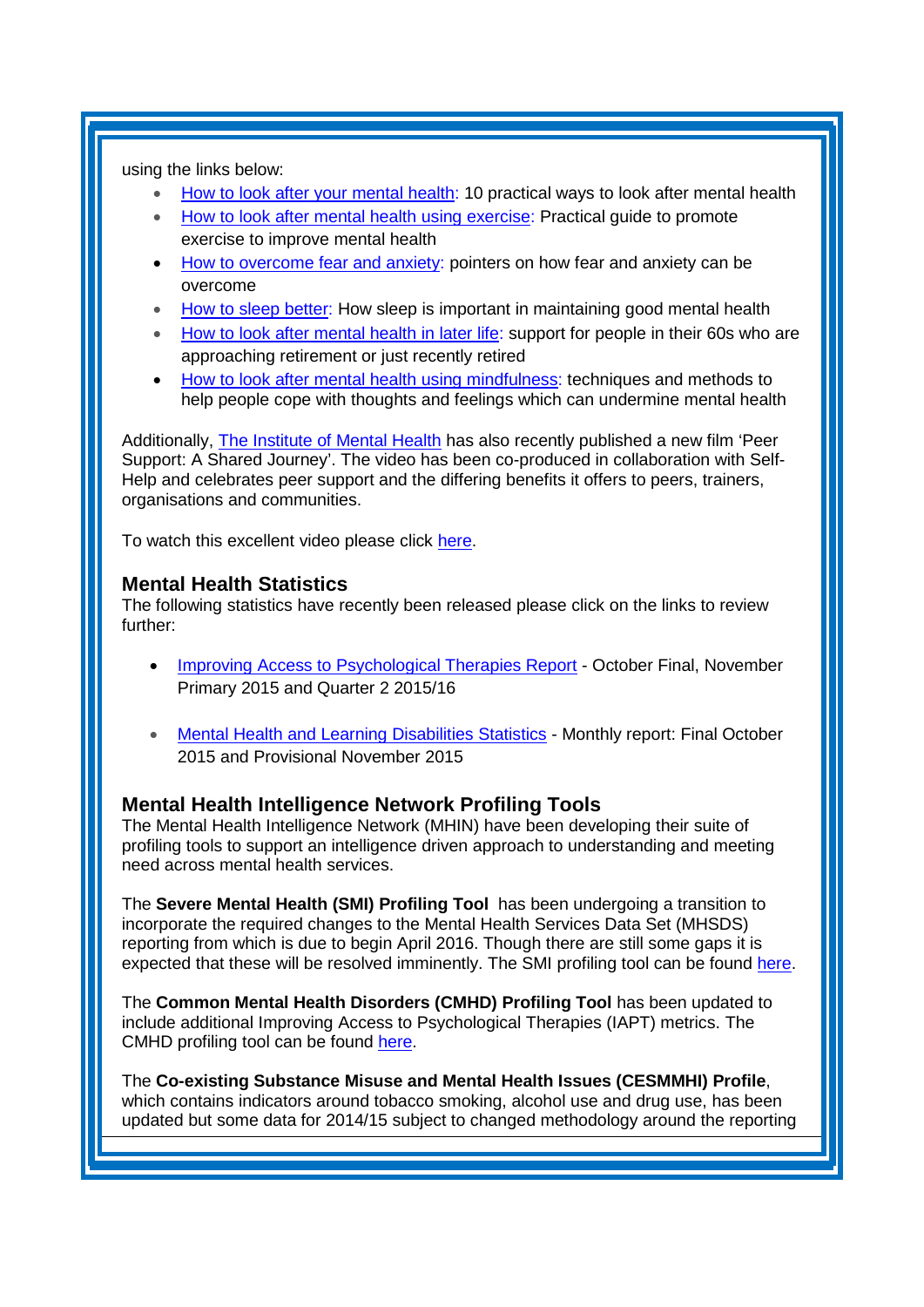of substance misuse treatment. The CESMMHI profile can be found [here.](http://fingertips.phe.org.uk/profile-group/mental-health/profile/drugsandmentalhealth)

#### <span id="page-4-0"></span>**Dates for your Diary!**

- Thursday 2 February and Tuesday 15 March, **IAPT Data Workshops**, Park Plaza Hotel and Novotel, Leeds.
- Thursday 21 April, **IAPT Recovery Workshop**, The Met Hotel, Leeds.

**If you would like to attend, or require further information, please email [sarahhope2@nhs.net.](mailto:sarahhope2@nhs.net)**

• Thursday 4 February, **Time to Talk Day** 

Time to Talk aims to get as many people as possible across England talking about mental health. Check out the website [here](http://www.time-to-change.org.uk/timetotalkday) and order free Time to Talk goodies to ensure you can make the most of the day.

- Tuesday 1 March, **Launching North Lincolnshire's Suicide Prevention Strategy**, Lancaster Green, Hemswell Cliff, DN21 5TQ. Agenda and booking details available [here.](https://www.phe-events.org.uk/hpa/frontend/reg/thome.csp?pageID=220954&eventID=568&eventID=568&CSPCHD=008002240000iQQPLdMnWtDVyeQv1ShkI6tiNN$vjvNNjZvLiv)
- Wednesday 23 March, **Public Mental Health Summit 2016: Maintaining Momentum**, London. Agenda and booking details available [here.](https://www.phe-events.org.uk/hpa/frontend/reg/thome.csp?pageID=220954&eventID=568&eventID=568&CSPCHD=008002240000iQQPLdMnWtDVyeQv1ShkI6tiNN$vjvNNjZvLiv)

#### **Contacts**

If you would like to discuss any of the items included in this e-bulletin or would like further information about the Mental Health Network please contact:

Rebecca Campbell, Quality Improvement Manager: [rebecca.campbell6@nhs.net,](mailto:rebecca.campbell6@nhs.net) 0113 8253448 / 07825256356

Sarah Boul, Quality Improvement Lead: [sarah.boul@nhs.net,](mailto:sarah.boul@nhs.net) 0113 8253458 / 07584362063

Twitter: @YHSCN\_MHDN

## <span id="page-4-1"></span>**Links and Partner Organisations**

- Yorkshire and the Humber Strategic Clinical Networks. Click [here](http://www.yhscn.nhs.uk/index.php) for the website.
- Yorkshire and the Humber Clinical Senate. Click [here](http://www.yhsenate.nhs.uk/index.php) for the website.
- Yorkshire and Humber Academic Health Science Network. Click [here](http://www.yhahsn.org.uk/) for the website.

**Request for Links:** If you would like to feature a web link in this bulletin, or provide information as a Partner Organisation, please email details to [sarah.boul@nhs.net](mailto:sarah.boul@nhs.net) with the words "Links and